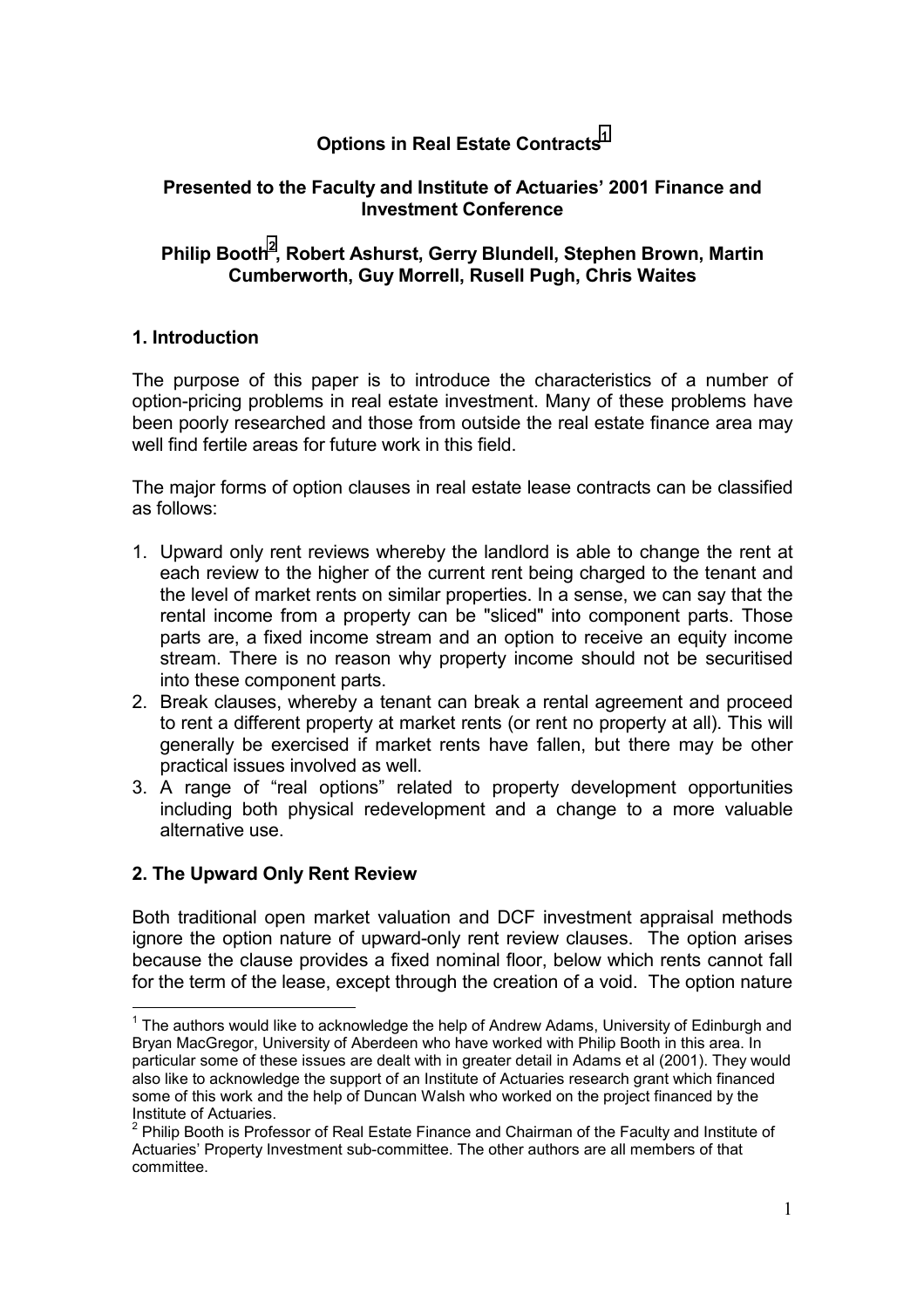of the upward-only rent review system can be largely ignored in times of relatively high inflation, as the fixed nominal floor is of limited importance. However, in a low inflationary environment in which falls in nominal market rents are more likely, the existence of the floor should be taken into account. It is worth noting that, by the

Consider the situation of a property with one review remaining review: for example, assume that there are nine years remaining on the lease and there is a rent review in four years time. At the end of the lease, the tenant can walk away from the property. If the general level of market rents is above the current rent from the property in four years time, the rent can be raised at the review to the market rental level. If, on the other hand, the general level of market rents is lower than the current rent receivable, the current rent can continue after the review. The freeholder can choose the higher of the current and the market rents.

Traditional valuation methods have long-since been regarded as inappropriate for appraising a property in this situation. The normal would be to use discounted cash flow techniques, based on the expected present values.

Consider the value of the option to receive the higher of the current passing rent and the market rent at the next review. We wish to find an expression for the present value of the rental income in the five-year period following the next rent review date. That is, we wish to evaluate:

$$
V\left[\text{Max}\left(R\cdot\ddot{a}_{\overline{s}|i}^{(4)},S(t)\cdot\ddot{a}_{\overline{s}|i}^{(4)}\right)\right]
$$

where

- V[.] denotes the present value
- *R* is the current annual rent (paid quarterly in advance)
- *S*(*t*) is the market rent at time *t*
- *i* is the rate of interest appropriate for valuing the fixed income stream to be paid by the tenant. There is little published work on the value that should be taken by *i*. One possibility is that it should depend on the yield available from a corporate bond issued by a company of the same quality as the tenant. However, there are a range of practical situations where this may not be appropriate. On the one hand, the property income stream is less liquid than that from the equivalent corporate bond. On the other hand, if a tenant "defaults" the property can be re-let. Income from re-letting could perhaps be compared with recoveries from a corporate bond in default.

The annuity function represents the value of an annuity of one per annum payable quarterly in advance for five years after the review at time *t*. It can be taken outside the functions *V* and *Max*. To simplify the discussion therefore, the annuity function will be ignored and we will concentrate on the expression: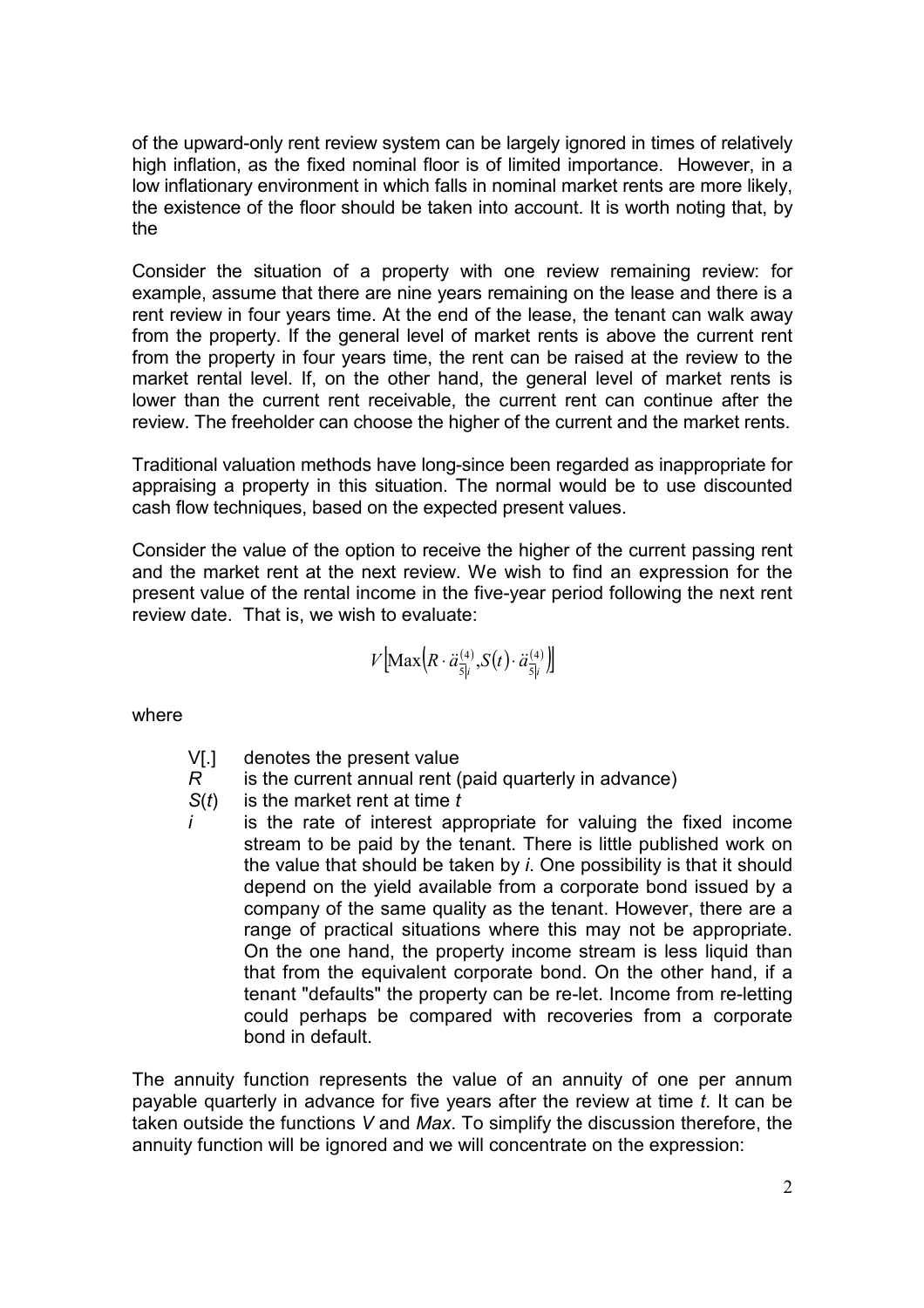$V$ [Max $(R,S(t))$ ]

DCF methods normally take the value of the income stream as the value of the higher of the current rent and the rent that would be achieved if rents grow at the expected rate. Thus,

$$
V[\text{Max}(R, S(t))] = V[\text{Max}(R, E[S(t)])]
$$

where  $E[\cdot]$  is the expected value.

With this method, the present value is:

$$
\frac{1}{(1+i)^{t}} \cdot R + \frac{1}{(1+j)^{t}} \cdot \text{Max}(\text{E}[S(t)] - R, 0)
$$

It might be reasonable to value the income *R* (the current rent) at the same rate of interest as that at which one would value a corporate bond for a company of the same credit quality as the tenant. The only way that *R* will not be received will be if the company creates a void. The difference between the expected market rent and the current rent is an "equity type" income which could be valued at a higher "risky" rate of interest.

This DCF formula is clearly theoretically unsound. Consider the case where *E[S(t)]* is less than *R.* Assume *R* = 10 and *S(t) ~ N(x,1).* If *x* = 9.99, *Pr (income receivable > 10) = 0.5*; if  $x = 5$ , *Pr (income receivable > 10) = 0.* However, an income stream of 10 would be valued in both cases. Mathematically, the problem with most published valuation approaches arises from taking the maximum of two expected pay-offs, rather than the expected value of all possible pay-offs. This is the fundamental weakness of the DCF expected present value approach. These weaknesses are addressed in the work of Booth and Walsh (2001a) and Booth and Walsh (2001b).

Correcting for this by using a distribution for *S*(*t*) leads to the following formula. The present value of future income is given by:

$$
P.V. = \frac{1}{(1+i)^{t}} \cdot R + \frac{1}{(1+i)^{t}} \cdot E[\text{Max}(S(t) - R, 0)]
$$

The expectation is now outside the square bracket. We can obtain precise valuation formulae with certain simplified distributions for *S(t)*. For example, if we choose a lognormal distribution for *S(t)* with:

$$
E[S(t)] = S(0) \cdot e^{\mu \cdot t}
$$

where the force of growth  $\mu$  could be negative, and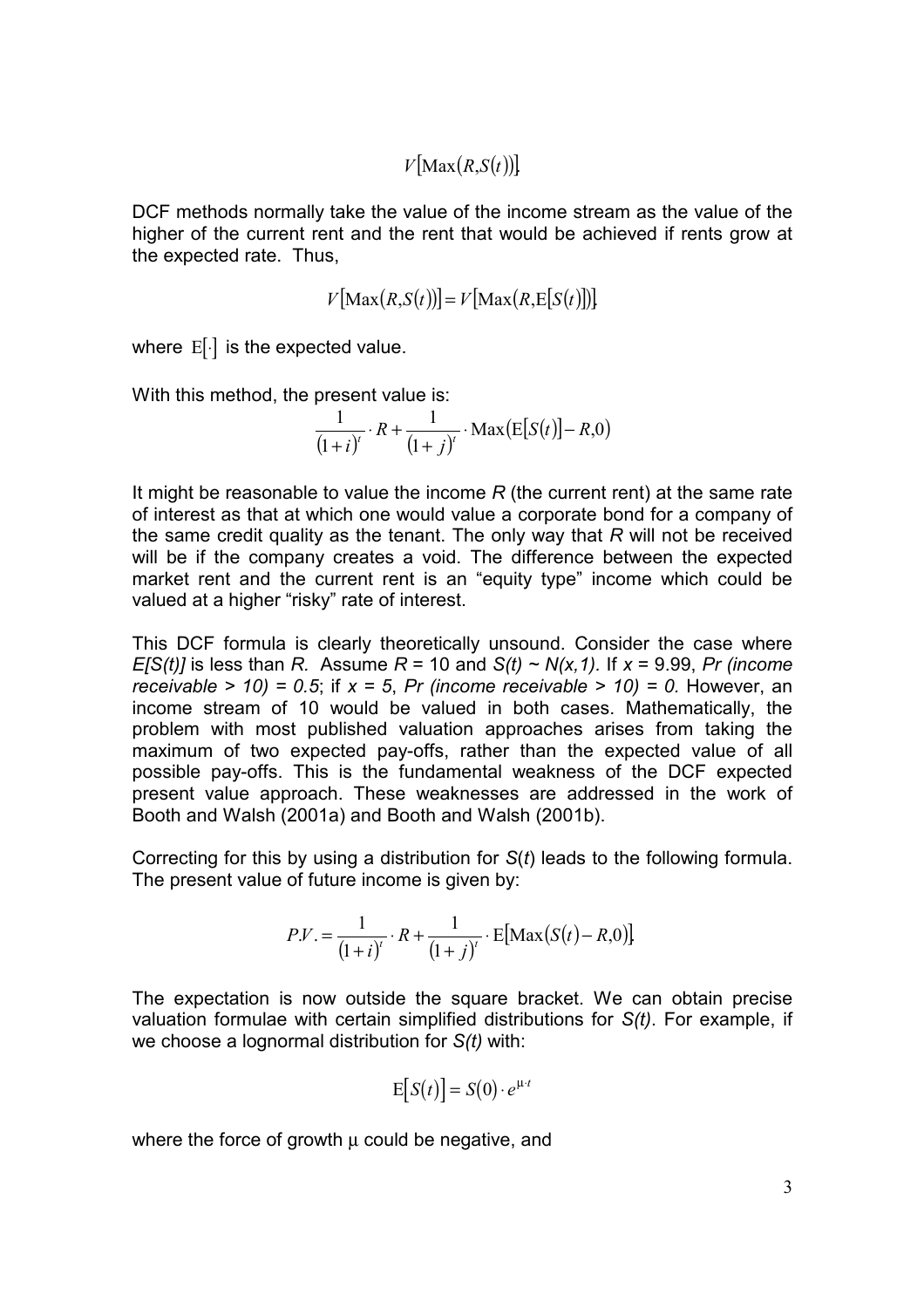$$
\text{Var}\big[\log(S(t))\big] = \sigma^2 \cdot t
$$

we obtain:

$$
E[\text{Max}(S(t) - R, 0)] = E[S(t)] \cdot N(a_1) - R \cdot N(a_2)
$$

with

$$
a_1 = \frac{\log(E[S(t)]/R) + (\sigma^2/2) \cdot t}{\sigma \cdot \sqrt{t}}
$$

and

$$
a_2 = \frac{\log\left(\mathbb{E}\left[S(t)\right]/R\right) - \left(\sigma^2/2\right) \cdot t}{\sigma \cdot \sqrt{t}}
$$

where  $N(\cdot)$  is the cumulative normal distribution.

When E[*S*(*t*)] is large in relation to *R*,  $N(a_1)$  and  $N(a_2)$  are both just below 1. When E[S(*t*)] is relatively small,  $N(a_1)$  and  $N(a_2)$  are both just above 0. The Equations give the following formula for the present value of the future income.

$$
P.V. = \frac{1}{(1+i)^{t}} \cdot R + \frac{1}{(1+j)^{t}} \cdot \{E[S(t)]. N(a_1) - R \cdot N(a_2)\}.
$$

This formula gives present values which change smoothly with changes in the expected value of and variance of future rents. It allows completely for the option characteristics of the property freehold and can be applied, using numerical methods, whatever the future distributions of market rents. The method is compatible with the approach to option pricing of Pemberton (1997). An appropriate risk discount rate, *j,* has to be chosen. This approach can be regarded as an "adjusted DCF approach" or "generalised DCF approach". It correctly takes into account the full probability distribution of rents. Equivalent pure option-pricing methodologies can also be adopted and such approaches are developed in Booth & Walsh (2001a), Booth & Walsh (2001b), Ward & French (1997) and Ward et al (1998).

An explicit method of pricing the option, using a binomial pricing model, was first developed by Ward & French (for example, see Ward and French (1997)). At a rent review, the owner has the option of continuing at the existing rent or, at no extra cost, receiving an increased rent if market rents have increased. The upward-only rent review option is, therefore, analogous to an equity call option. Ward & French provide a critique of their own model, the substance of which is that it is hard to apply the model in practice. First, if the option is applied to a property with more than one review until the expiry of the lease, the option is a compound option with a number of different exercise dates and the exercise price is dependent on whether the rent was increased at a previous review. Additionally, the implicit assumption is made that the rent takes only one of two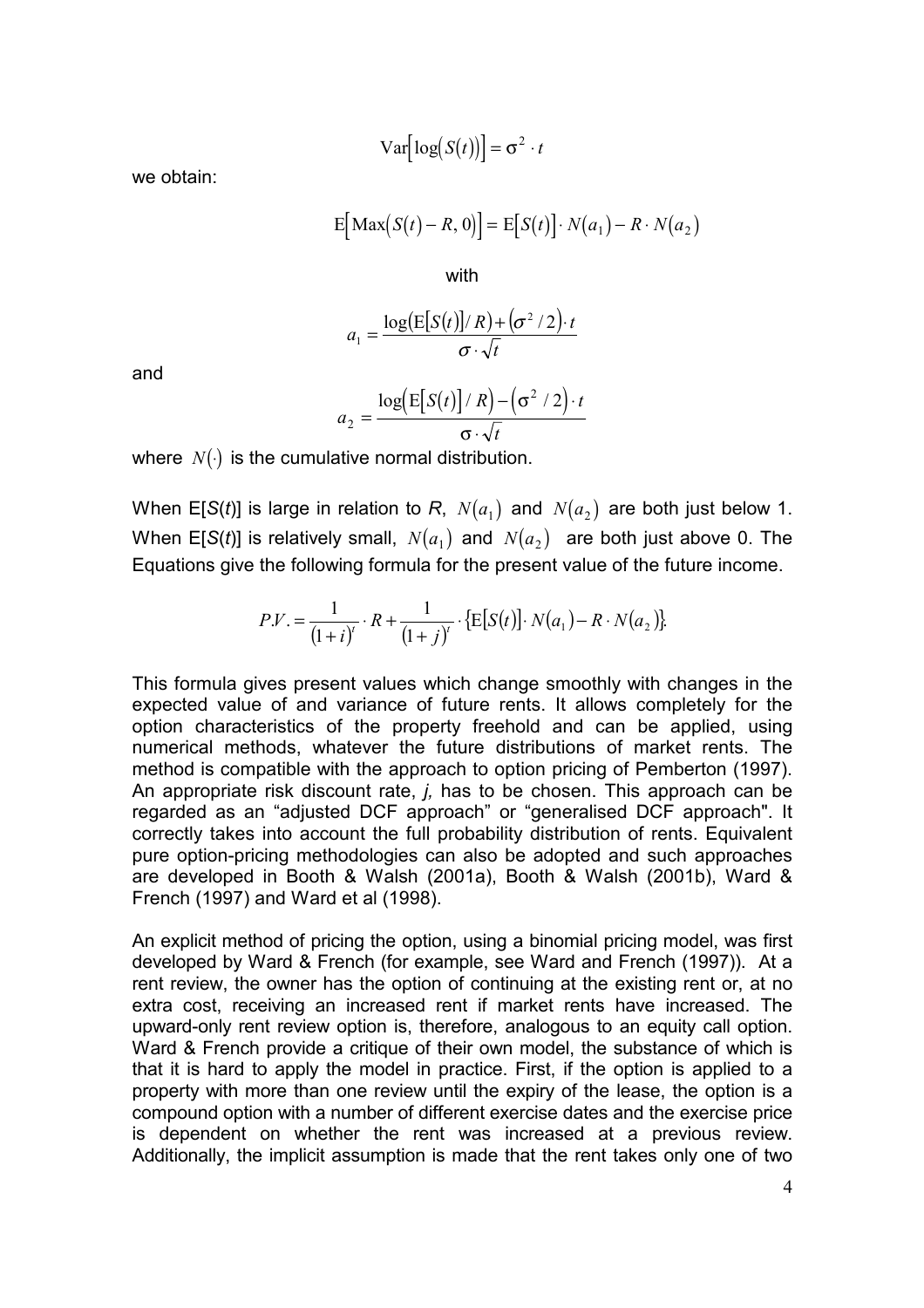values at review: the expected market rent or the passing rent. A true binomial model requires a series of possible changes in rental value at discrete time intervals within the review period, ultimately leading to a distribution of possible rents at review. A further criticism of the Ward & French approach in Booth & Walsh (2001a) is that it treats the underlying quantity from which the option is priced (the value of a rental stream with upward and downward reviews) as if it is a tradable quantity in small units. This is not the case. Indeed, the underlying probably does not have an observable market price. Nevertheless, Ward & French do find intuitive results from their option-pricing model. In particular, as the volatility of rents increases, the value of the option increases. It should be noted that the critical determinant of the value of the option is the volatility of *nominal* and not of *real* rents. It should also be noted that the upward only rent review contracts apply to individual properties so that the volatility of rents that is relevant is the volatility of rents relating to the individual property being appraised, not to a property index (such as the IPD index<sup>3</sup>).

Booth and Walsh also used an option pricing technique with the value of the option adjusted for a parameter, equivalent to the market price of risk in CAPM, which can be used in option pricing problems where the usual assumptions about tradability, hedging and so on, do not apply: the method is discussed in Hull (1997).

The following table shows some selected results from Booth and Walsh (2001a). There are three pricing methods. Method 1 is an expected present value discounted cash flow method. Method 2 is the generalised discounted cash flow method, allowing for the value of the option: this uses a "corporate bond" rate of interest to discount the fixed stream (6%) and a risky rate (j) to value any income above the fixed stream. Method 3 is the option pricing method, adjusted for the market price of risk λ.

### **Table 2.1: Value of the Upward Only Rent Review Option**

The Investment Property Databank (IPD) represents the largest sample of UK property investment portfolios. The company provides performance measurement services to investors and produces performance data including the IPD Annual and Monthly Indices. As at 31.12.2000, the IPD Universe comprised £97bn of investment property.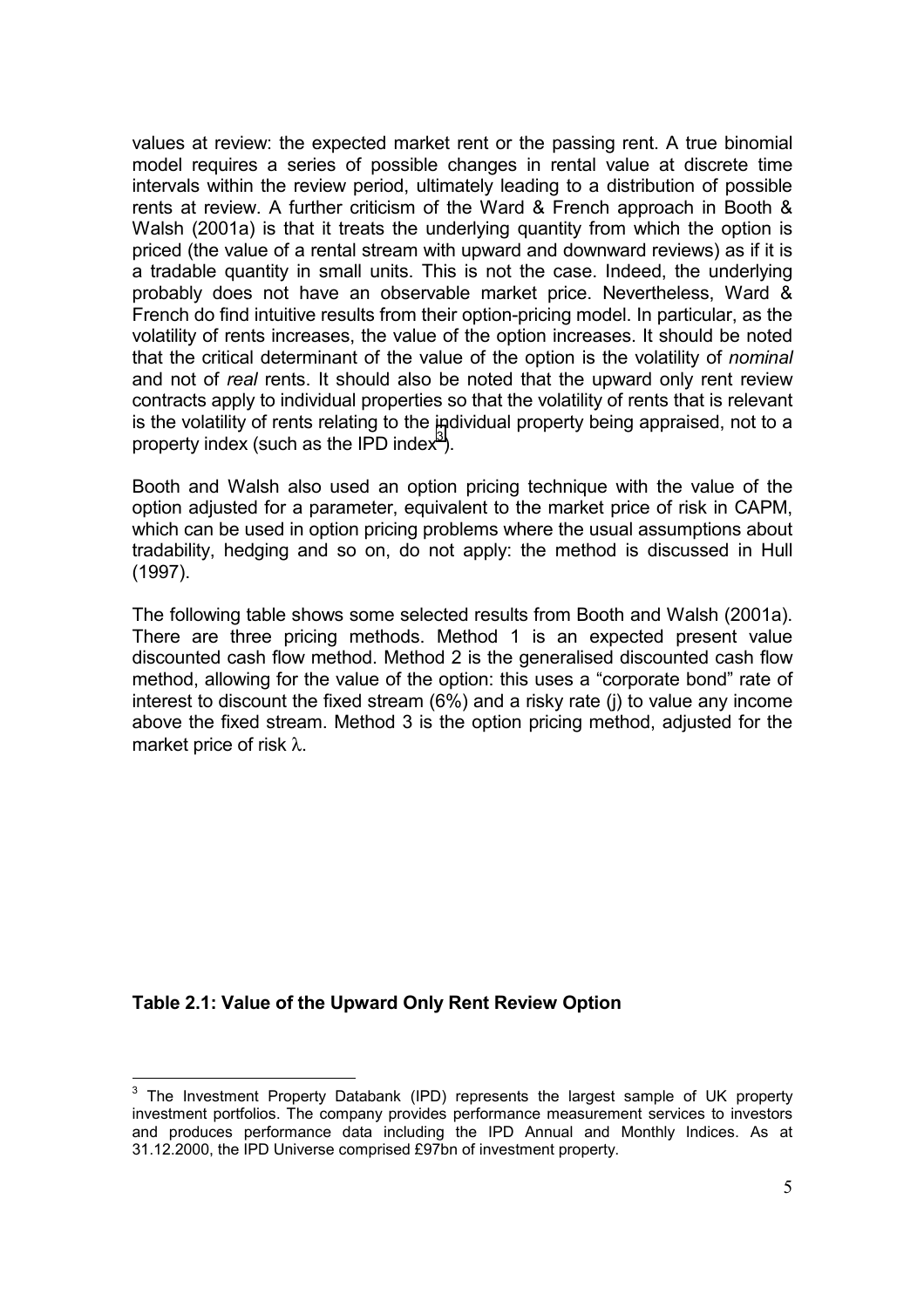| <b>Method</b> | or $\lambda$      | <b>Volatility 10%</b><br><b>Expected rental growth</b> |      | <b>Volatility 20%</b><br><b>Expected rental growth</b> |      |
|---------------|-------------------|--------------------------------------------------------|------|--------------------------------------------------------|------|
|               |                   | 0%                                                     | 3%   | 0%                                                     | 3%   |
|               | i=10%             | 3.4%                                                   | 1.4% | 6.7%                                                   | 4.5% |
| 3             | $\lambda = 0.069$ | 3.2%                                                   | 1.4% | 6.3%                                                   | 4.2% |

The figures show the percentage increase in the value of the upward only rent review property over and above the value from method one i.e. it is the explicit value of the option. Too much notice should not be taken of the differences between methods two and three. The choice of method between 2 and 3 is a methodological issue not a practical issue. The parameters can be chosen to equalise the results from these two methods (as is done in the italicised cell, for example). Both of methods 2 and 3 explicitly value the upward only rent review option. The results are intuitive. The value of the option, for a given volatility of rents, decreases as expected rental growth decreases. The value increases as volatility increases, for given expected rental growth. Real rental growth over the last twenty years has been 1.3%. If this were to be repeated over the term of the lease, combined with inflation of 2.5%, this would imply nominal rental growth of 3.8% (slightly higher than the higher specimen figure in table 2.1). Again, it should be stressed that the rental growth figures apply to individual properties and not to averages. In fact, only one category of property had rental growth higher than inflation in the last twenty years. It is clear that the fall in inflationary expectations over the last eleven years will make a significant difference to the value of the upward only rent review option. At the end of 1989, ten year inflation expectations, estimated using the break-even methodology (see Deacon and Derry, 1994) were 6.8%. At the end of 2000, they were 2.6%. If this translates into a 4.2% fall in nominal rental growth expectations, it is clear from the figures above that this would lead to significant increases in the value of the option.

The problem of valuing upward only rent review properties with several reviews to the end of the lease is more difficult. This solution was developed in Booth and Walsh (2001b). This kind of option is often known as a "clique" or "look-back" option. At the first rent review, the landlord can determine whether the market rent or the current rent is higher. If the market rent is higher, the call option is "activated" and the market rent is received. At the next rent review the exercise price of the new call option to receive the market rent after that time is the market rent after the first review and so on. If, at any review, the market rent is lower than the passing rent then the passing rent continues to be the "exercise price" of the call option to buy the market rent at the following review.

Simulation can be used to value such a compound option using stochastic investment models for rental growth and rental yield changes. This way, a probability distribution for the amount and value of future pay-offs can be determined. This should be a compound distribution, with the probability distribution of rents at the second and subsequent review being determined by the outcome of the first rent review.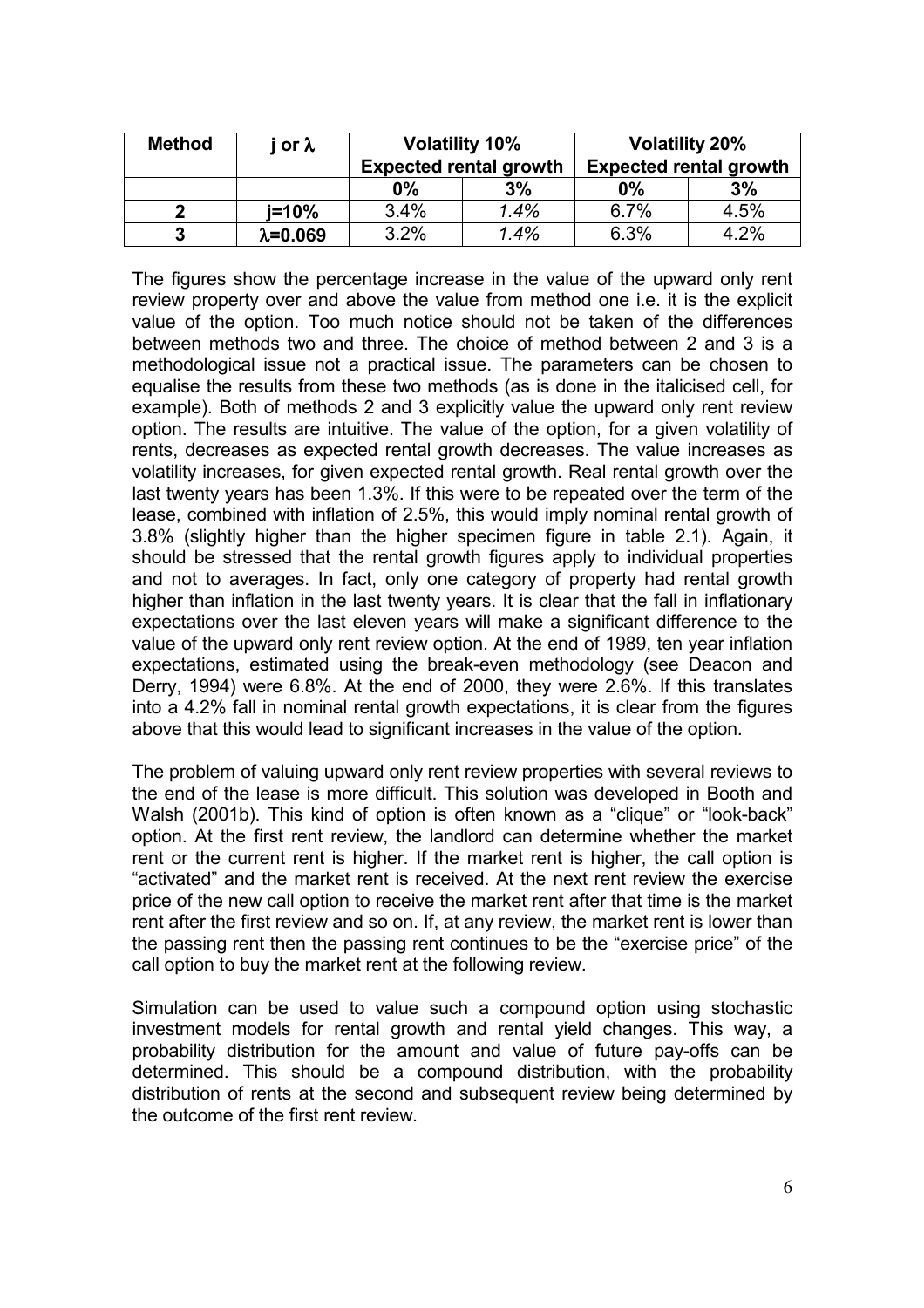It is extremely difficult to perform any primary analysis on the value put on an upward only rent review clause in practice. Properties are infrequently traded and each property is unique. It is not easy to find properties which are very similar except that one has an upward only clause and the other does not. Nevertheless, it is interesting to assess how the property market prices embedded options, using what limited information is available. In a heterogeneous private market, where information is not immediately available to all participants (in contrast to public equity markets), significant pricing anomalies might reasonably be expected to exist.

The following examples from one market participant gives some indication of what the property market would pay for the benefit of a typical, institutional lease, with the benefit of upward-only rent reviews compared to investments without such characteristics. The key limitations of such a study are summarised below.

- 1. The sample size is small.
- 2. The conclusions represent the views and experience of one particular player in the market (Henderson Global Investors).
- 3. The results are based on a simplistic comparison of the prices paid for investments with short unexpired lease terms (where there is no benefit of a long lease with upward only reviews) against what hypothetically would have been the case if the same property were let to the same tenant on a new 15 year lease. The assessment of what the market price would have been using the hypothetical assumption of a new lease is subjective.
- 4. Because they are recent purchases, no assessment can yet be made as to whether or not the investment decision was successful.
- 5. The discount reflects the combined effect of not having upward only reviews plus the perceived benefits of having a new long lease.
- 6. All are taken from the industrial sector.

The key conclusion is that the purchases were bought at significant discount to the market price had the properties been let on traditional institutional terms.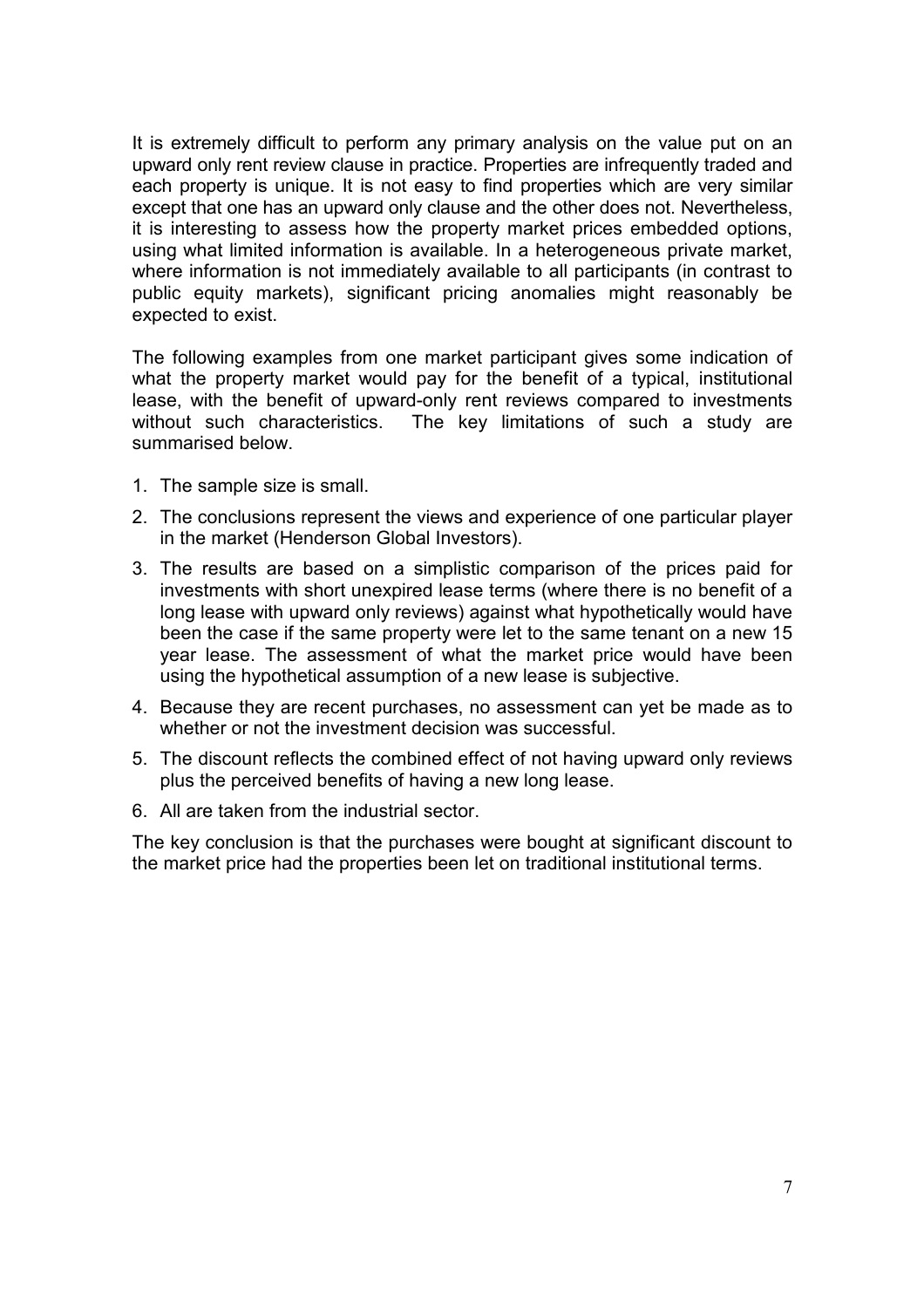**Table 2.2: Comparison of purchase prices of investments with short unexpired term and hypothetical price**

| <b>Town and</b><br>date of<br>purchase | <b>Price</b> | <b>Unexpired</b><br>term/period<br>to tenant<br>break | <b>Hypothetic</b><br>al price at<br>purchase<br>$(\text{Em})$ | <b>Discount</b> | <b>Notes</b>  |
|----------------------------------------|--------------|-------------------------------------------------------|---------------------------------------------------------------|-----------------|---------------|
| Warrington                             | £3.50m       | 4 years                                               | £4.85m                                                        | 39%             |               |
| Apr 2000                               |              |                                                       |                                                               |                 |               |
| Portsmouth                             | £4.75m       | 7 years                                               | £5.72                                                         | 11%             |               |
| Sep 2000                               |              |                                                       |                                                               |                 |               |
| <b>Heathrow</b>                        | £16.6m       | 3 years                                               | £20.26m                                                       | 22%             | Tenant        |
| Feb 1999                               |              |                                                       |                                                               |                 | only<br>break |
| Northampton                            | £5.28m       | 3 years                                               | £6.85m                                                        | 30%             | Tenant        |
| Aug 1999                               |              |                                                       |                                                               |                 | only<br>break |
| Enfield                                | £5.35m       | 2 years                                               | £6.6m                                                         | 23%             | Tenant        |
| Aug 1999                               |              |                                                       |                                                               |                 | only<br>break |
|                                        |              |                                                       |                                                               |                 |               |

*Source*: Henderson Global Investors

# **3. From Where did the Upward Only Rent Review Come?**

Upward only rent reviews are not the only type of rental contract which is available to landlords and tenants. The upward only rent review appears to date back to the 1960s and was cemented by a House of Lords Judgement of 1978 (United Scientific Holdings Ltd v Burnley Borough Council). In this, it was ruled that the upward-only rent review clauses were fair to both tenant and landlord. They were fair to the landlord because they enabled the landlord to obtain a fair rent instead of a rent far below that which reflects the value of the property and inflationary and real increases in rents. They were fair to the tenant because, without them, under inflationary conditions, it would not be possible for a tenant to obtain a long lease. In recent changed economic conditions, as we have noticed, the option value of the upward-only review will have fallen. These changed economic conditions have involved a reduction in inflation which makes a fall in nominal rents more likely if the volatility of real rents is unchanged. Some have argued that upward only rent reviews are fundamentally unfair and that legislation should outlaw such clauses. The Department of the Environment has consulted twice on this issue. On the other hand, it could be argued, that the upward-only rent review clause exists, like any contractual relationship, because the benefit to the landlord had a lower cost to the tenant than an alternative relationship of similar value to the landlord. The benefit to the landlord can come in the form of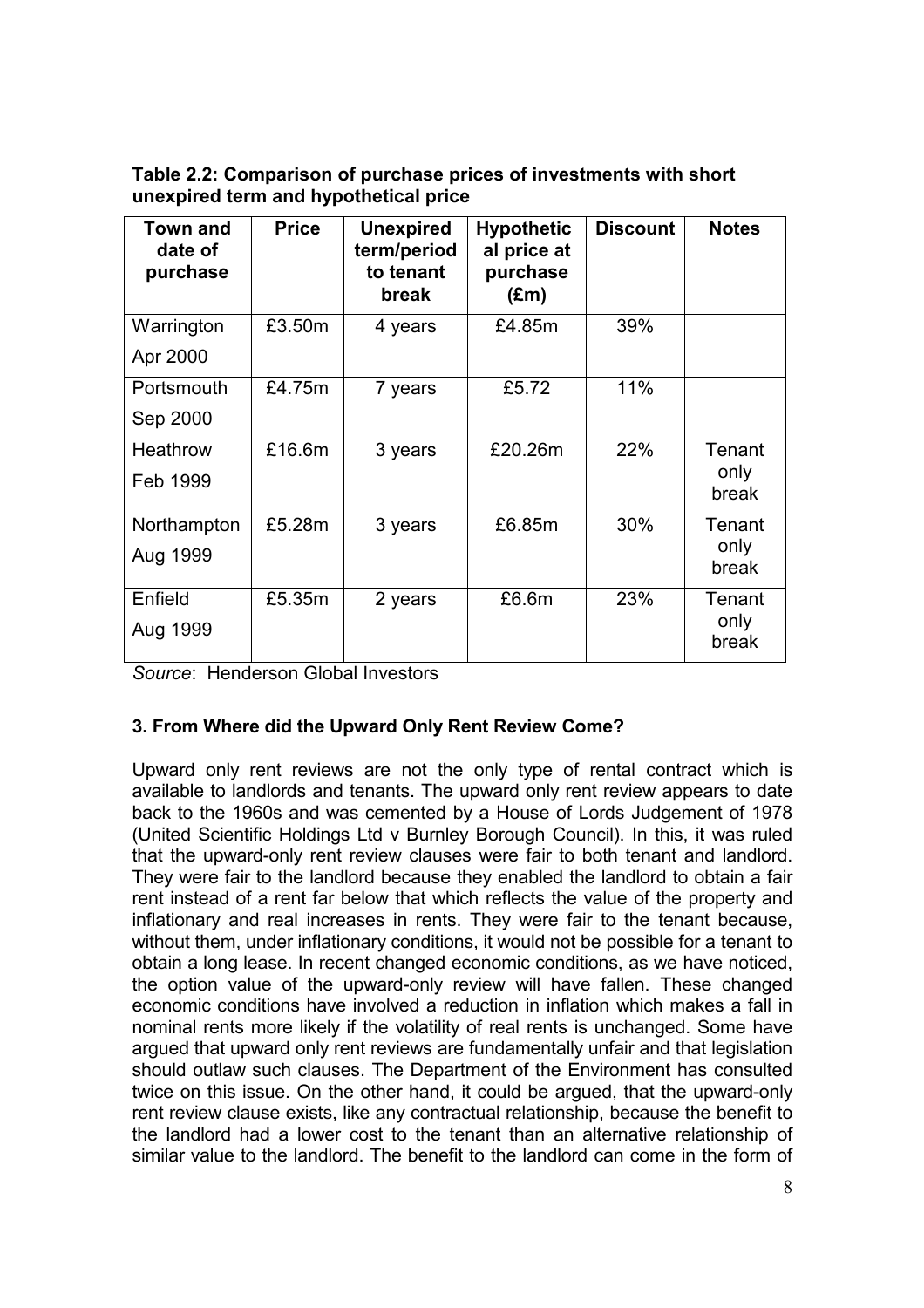greater stability and certainty of levels of future rent (and, hence, lower risk) and possible reductions in the cost of development finance (because of the cash flow certainty). The cost to the tenant of alternative contractual terms could, for example, be a higher equilibrium level of rents in the absence of an upward-only rent review clause. In addition, the tenant may be less concerned by future downside variability of rent than by the affordability of the initial level of rent. However, Booth pointed out that, as market conditions change, the relative costs and benefits of the option embedded in upward-only rent reviews would also change. Alternative contract clauses might then evolve. Indeed, there was evidence to suggest that this was happening (and is still happening: see below).

Crosby *et al.* (1993) looked at the possible fall in value of existing investments if upward-only rent review clauses were "banned". The estimated fall in value of the IPD database was 4.3% across all properties. The most serious fall would be for properties closest to lease renewal. This estimated fall is calculated from the rise in yields which survey evidence suggested would result from a ban on the upward-only rent review clause. This rise in yields would arise because of a higher risk premium and reduced expected cash flow after reviews. The estimated in the fall in the market value of properties from the removal of the option value of the upward only rent review (gained simply from survey evidence) was remarkably close to the theoretical values for the optionality which were calculated by Booth and Walsh.

The survey did not take into account the likely increases in rents resulting from less onerous lease terms: it is therefore an estimate of the pure option value. This arises partly because upwards and downwards reviews would produce a lower expected cash flow for a given initial rent level. Initial rents may also increase because cash flows are less secure. The investor will wish to be compensated for this higher risk by an increase in expected cash flow. It is also possible that alternative mechanisms would evolve to redistribute the cost and risk between landlord and tenant. These alternative contract terms could involve either lower or higher costs for the tenant.

There is evidence for the erosion of the traditional lease contract. This might have resulted from the higher value of the upward only rent review option in lowinflationary conditions or perhaps from the need for greater business flexibility (so that the tenant is willing to pay more current rent to avoid options being written against him). The most common length of lease now is 15 years rather than the 25 years that was normal at the end of the 1980s. Break clauses are becoming more common (see below) and are written into 14% of leases, according to the IPD databank, the average length of lease is now 13 years. The average for industrial and office properties is ten years. Five years between reviews is still normal (five yearly reviews are used in 70% of leases weighted by rent). This means that most industrial and office properties will only have one "option exercise date". This consideration of average trends masks the much greater variety of lease terms which is developing, as is pointed out by French (2000). By 1995 only 7% of new leases were for more than 20 years and 20% were between 10 and 15 years and 65% for less than ten years. (so that the tenant is willing to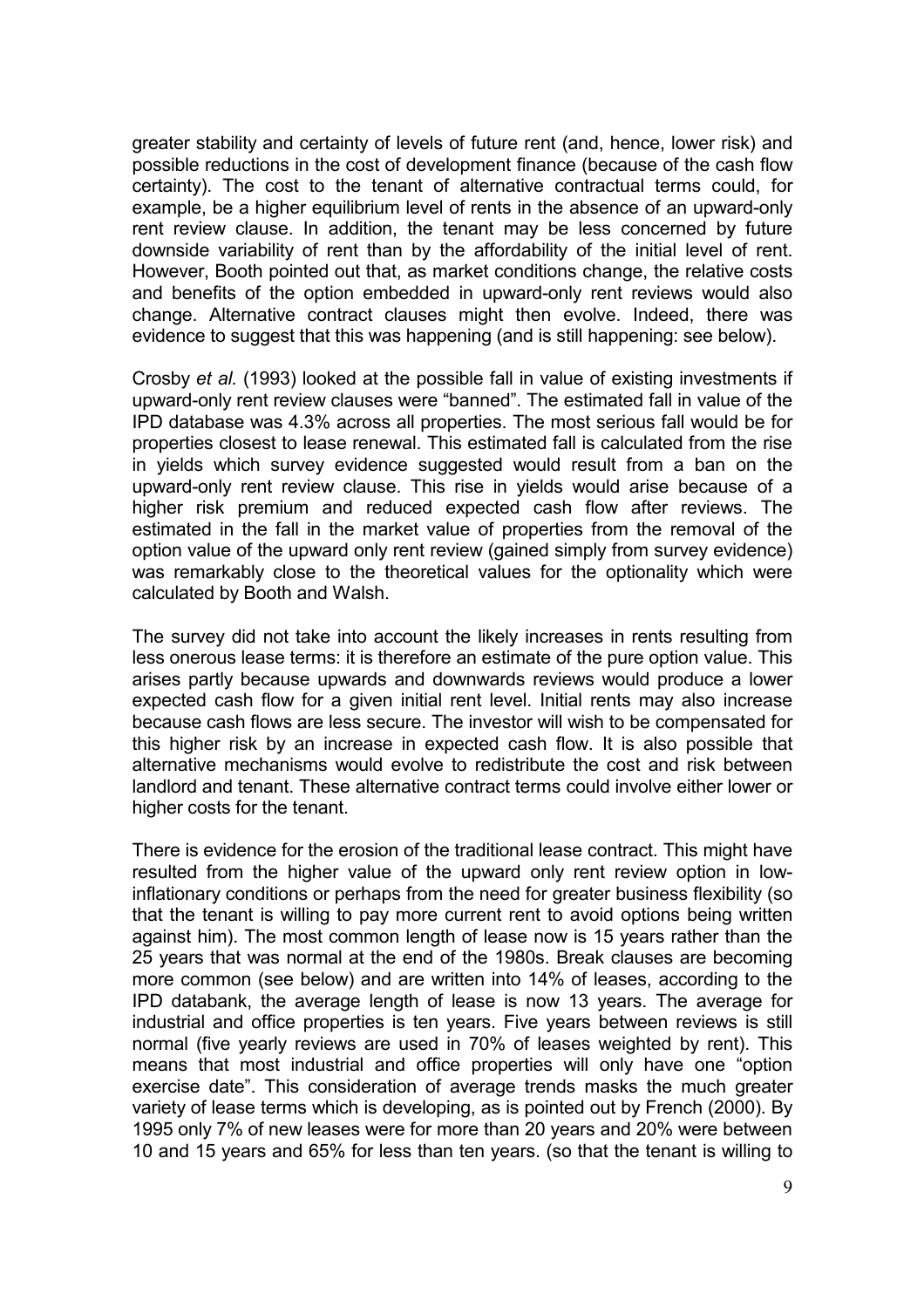pay more current rent to avoid options being written against him). Potential changes to UK accounting standards, whereby corporate tenants might have to allow for the capitalised value of future rental commitments on their balance sheet, could further encourage the trend towards shorter leases.

In different countries, different option-types may exist. There is a wide variety of contract forms for example:

- In general in continental Europe there may be provision for uprating rents by a proportion of inflation but no provision for lowering rents on deflation. This is an interesting example, as it is similar to the pair of options embedded in limited price indexation of pensions (price indexation to an upper limit is allowed; however, there is an effective lower limit of zero)
- In Italy the average length of lease is 6 years and indexation is 75% of cost of living increase (again there are options embedded in this)
- In France, the nature of the contracts can be very complex. They will include a provision to increase rents in line with a construction cost index but an application can be made to increase rents further if rents are very out of line with market rents (again there are embedded options).

Market analysts would predict that leases will continue to shorten. Tenants seem willing to pay a rent premium of 10-15% over conventional leases: it is interesting that this is greater than the option value of the upward only review that we have calculated above (however, it is unclear whether these leases would include break clauses which would be an option in favour of the tenant, which would, itself, have a value).

# **4. Financial Analysis of Break Clauses**

The upward-only rent review clause is only one of a variety of options which can exist in real estate leases. The U.S. retail market provides an example of multiple options in leases for example: renewal clauses, break clauses for the landlord if tenant sales do not reach a specified level, break clauses for the tenant if an anchor store closes, an option to increase leased space.

Gemmill et al (1998) examined the problem of the valuation of "break clauses", whereby a tenant can break a lease at specific points. In a sense, a break clause is the mirror image of an upward only rent review. If a break clause exists and market rents fall below current rents, the tenant can leave so that the building has to be re-let at market rents. A better understanding of the nature of the break clause, in option terms, can be gained from the following reasoning. Consider the basic rental agreement as an agreement for the tenant to pay a fixed sum at a certain date and assume that the risk-free rate of interest is zero. For the landlord, the break clause is like holding a cash asset and being short on an equity put (as, if the market rent -which we will consider to be the equity incomeis less than the initial fixed rent, the landlord will have to purchase the market rent by giving up the fixed rent). An upward only rent review clause and a break clause is therefore equivalent to a right to a fixed cash sum plus a long equity call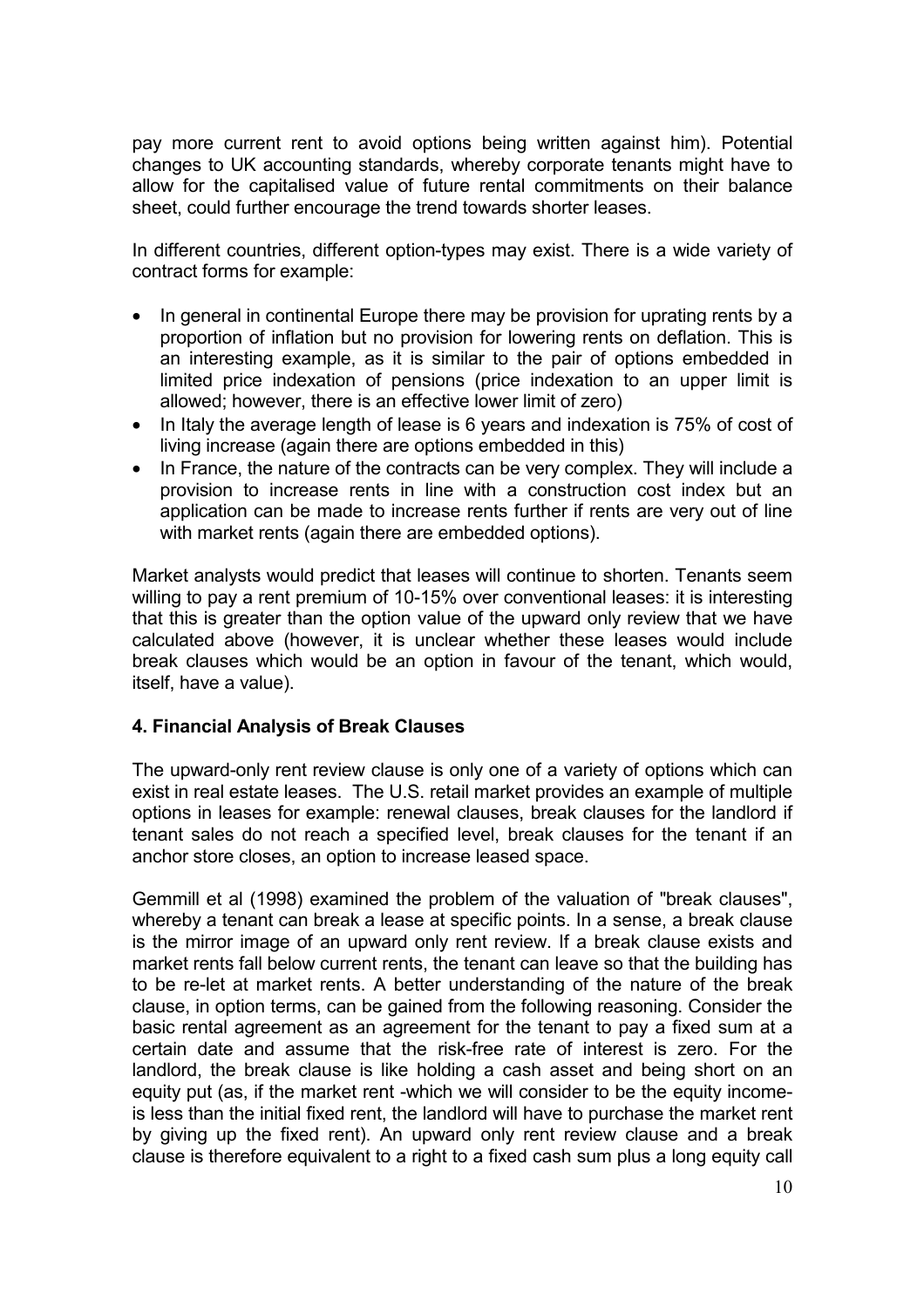(on the market rent) and a short equity put (on the market rent). The put/call parity relationship used in option pricing makes use of the fact that holding an equity plus a long put position plus an obligation to pay a fixed cash sum is equivalent to a long equity call. Re-arranging the put/call parity relationship, we have:

equity = long equity call + fixed cash sum asset + short equity put

If the fixed cash sum asset is judged to be equivalent to the income from the lease without reviews, such a lease with an upward only rent review (long call on market rents) and a break clause (short put on market rents) must be equivalent to a lease to receive the market rent through an either-way lease (equity in market rents).

This assumes, of course, that the break and the upward only rent review can be exercised at the same time. It can be shown that a similar relationship exists for the tenant. The tenant can be regarded as having an obligation to pay a fixed cash sum from a fixed lease (i.e. negative cash or a loan). The upward only rent review clause then requires the tenant to pay the market rent if that is higher: this is equivalent to being short on equity calls (tenant will have to deliver the market rent having the benefit of giving up the fixed rent). A break clause is then equivalent to holding a long equity put position (tenant will be able to pay the market rent in exchange for not paying the fixed rent if the fixed rent is higher which is equivalent to selling an equity at a fixed price lower than the market price). Again, re-arranging the put/call parity relationship, we obtain:

-equity  $=$  short equity call  $+$  obligation to pay fixed cash sum  $+$  long equity put

Thus the tenant, who has the equivalent of an obligation to pay a fixed cash sum plus a long equity put and a short equity call has the equivalent of holding the negative of the equity (equivalent to an obligation to pay market rent). Thus, it can be demonstrated that the tenant also has the equivalent of an either-way lease.

This result is also common sense. On the one hand, the tenant with a break clause should never have to pay above market rent (because he could exercise the break and leave). On the other hand, the landlord should never have to accept less than market rent (because the upward only clause can be activated to raise rents to market levels).

This analytical approach is useful for the purposes of valuation and understanding the conditions under which break clauses, combined with upward only rent reviews may lead to any overall option value. *Prima facie*, it would appear that a property let with a break clause combined with an upward only rent review may as well be let on an either-way lease. Indeed, Gemmill et al (1998) discovered that the value of a lease with a break clause and an upward only rent review (valued using stochastic simulation techniques) was the same as the value of a lease valued assuming that rents drifted up at the expected growth of market rents (i.e. an either-way lease).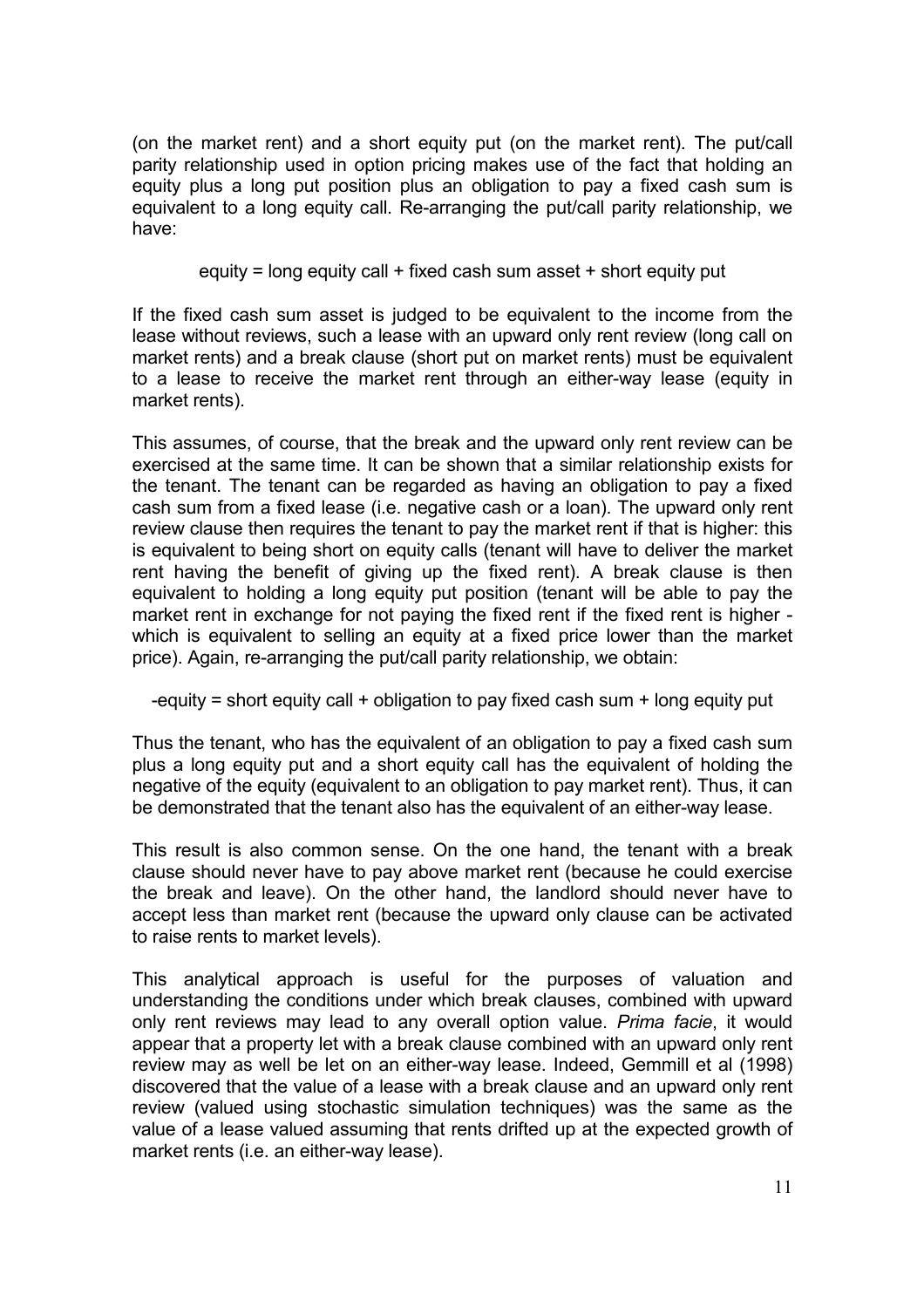### **5. Practical Issues in the Valuation of Break Clauses**

There are reasons why the valuation of leases with both break clauses and upward only rent reviews could be much more complex. Dealing with these complex practicalities could be a fruitful area for further research.

First, break clauses could exist without an upward only rent review. This would imply a put option in favour of the tenant (although, if we can price the upward only rent review call, we should be able to price the put using the put/call parity relationship). Secondly, the timing of the break clauses and the review dates might be different. This could create a very complex option structure. For example, a 12-year lease with a break at 3 and 6 years and upward only rent reviews at 5 and 10 years would involve (for the landlord):

- A short put at 3 years
- A long call at 5 years
- A short put at 6 years
- A long call at 10 years

More interestingly, all the options would be path dependent on the exercise of (or non-exercise) of the others. In some cases, the exercise price would also depend on the level of market rents at the exercise dates for previous options.

There are a number of further practical considerations that may affect this analysis. Most reflect stickiness or frictional costs and the fact that property ownership or occupation has characteristics beyond those involved in traded financial instruments. They include the following:

- Even where it may appear to be in the tenant's best interest to exercise a break (because market rents are lower than the passing rent), he may not do so due to the costs of moving, disruption to his business and the lack of a suitable alternative neighbouring building.
- There may be other immediate adverse financial consequences for the tenant in terms of the expenses of making good and other contractual commitments. Unlike a traded option "in the money", securing value from a break option may require an initial cash outlay by the tenant.
- One of the key issues for a landlord when a break clause is exercised is the likely length of any void period. Indeed there are alternative approaches to valuation of break options that revolve around the volatility of tenants' occupancy requirements and possible voids. These may be given greater weight than (say) the distinction between upwards only and up or down rent review clauses.
- A break clause on a long lease may be perceived to have greater value to a (poorly capitalised) individual tenant than to a landlord. The tenant may be concerned about non-systemic risk effects to his business where the landlord may be able to take a portfolio view.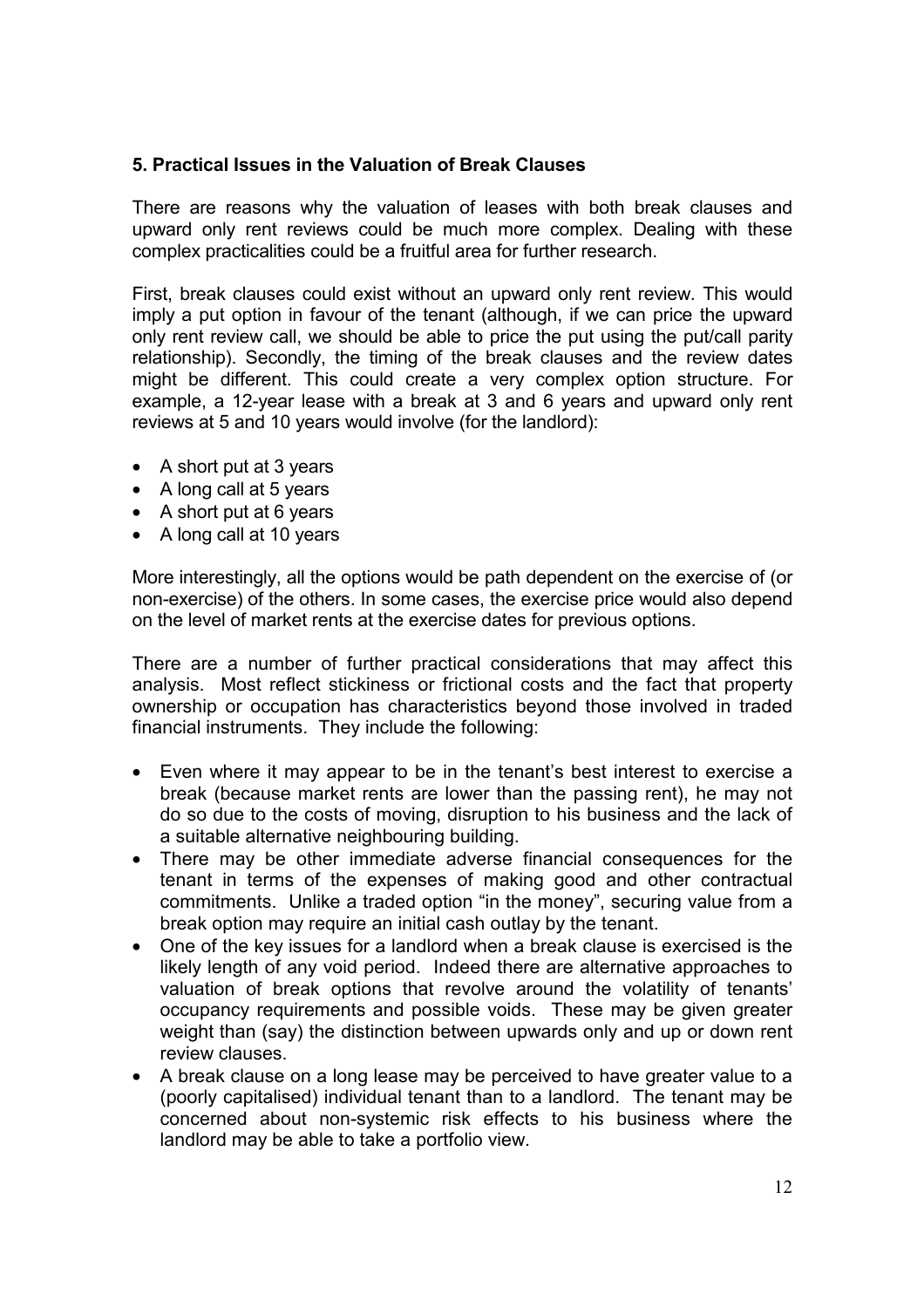• The introduction of break clauses in the UK market is a relatively recent phenomenon: it may take time before a pricing metric has been established.

For all these reasons, the expected relationship between break clauses and upwards only rent review may not hold good in practice.

## **6. Development Options and Other Real Options**

### **6.1 Real Options in Real Estate**

The recent edition of the Journal of Property Investment and Finance (Volume 19, no. 1, 2001) has a number of papers on "real options". These are options which relate to real or tangible assets. A fundamental aspect of an option is that it must have a time value. If we take a typical property development, it could be asked, why should any of a potential site remained undeveloped as any such absence of development will reduce future cash flows. The answer is that a real option may exist, the time value of which outweighs the benefit of early development. For example, a developer may have planning permission to build x square feet of office space. However, the developer may wish to build only 0.8x and then wait to see how the value of office space changes with changing supply and demand patterns before committing the remaining 0.2x to development: it may have a greater value in a different use. Options may exist to take shops subject to there being an anchor store. Alternatively, those financing a shopping development may have the option to withdraw if a certain percentage of the floor space is not pre-let.

It is sometimes possible to enhance a property's value through a change of planning use. This is a form of option, the value of which may be particularly high for certain property types and sectors where their current value is underpinned by alternative uses which command a higher value. For example, it may be possible to secure planning consent for a change of use from low-value agricultural land to more highly valued residential or commercial use. The understanding of the value of real options has, in recent years, focused developers' attention on the benefits of non-specificity of a property. If the option to change a planning use has a value, then so must the ability to use (with relatively little refurbishment) a building for a range of purposes. Indeed, one of the benefits of the private finance initiative is that private developers have realised the importance of designing buildings (for example a school) in such a way that the building still has value if the service flow of income from the school disappears (in marked contrast to school buildings built in the 1960s).

### **6.2 Development Options**

The release of value through the development process is complex and can be seen as a combination of contiguous options that can be exercised at different times, each with different risk/return profiles. This section describes different parts of the development process in the context of real options.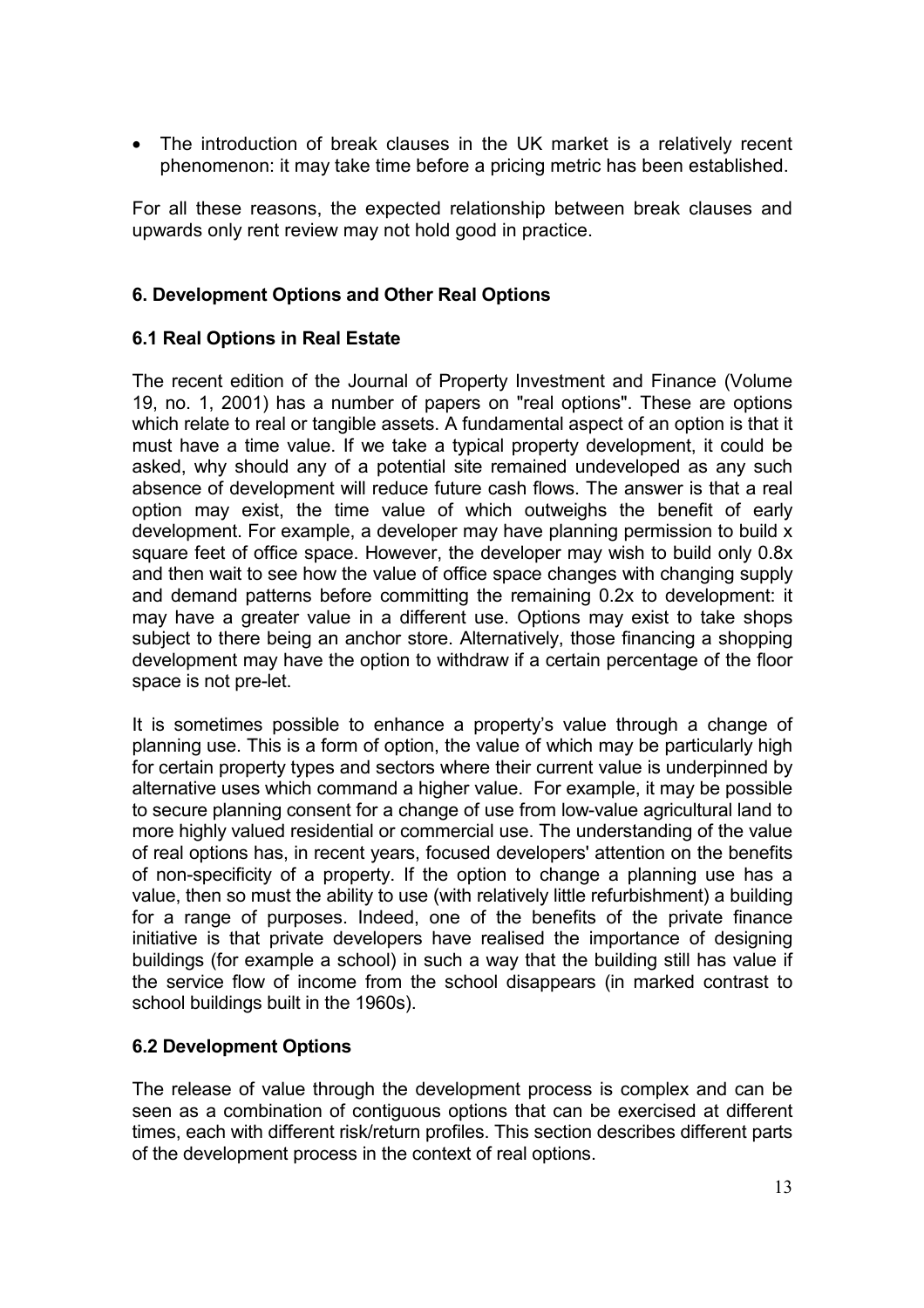- The emergence of an alternative use for a property or land, referred to above, may create additional value as investors/developers are prepared to pay above existing use value for that property in the expectation of securing planning consent to change its use or redevelop. Additional value may also be released for the same planning use if redevelopment of the existing structure leads to a significantly higher end value after allowing for the full costs of development. In this example, additional value is secured by the landowner (that is, the option is exercised) without having spent any additional money; the landowner is passive, although the original property may have been bought in the hope or expectation that alternative uses would become more valuable. The additional value is released by selling to a purchaser who attaches some 'hope' value to the property. The full development potential will not, however, typically be realised at this stage as the purchaser requires some reward for taking on the risk associated with the development process.
- Alternatively, the existing landowner may seek to release further value by spending money to prepare a development proposal and secure a planning consent. This will usually lead to a higher value being attached to the property with the benefit of a planning consent, either for an alternative use or for improved property within the existing use. Whilst no physical alteration in the property has been made and any expenditure is modest relative to the full cost of redevelopment, the existing property owner can, in some cases, enjoy a significant increase in value. To have exercised this form of option, the landowner is required to have spent some money securing a planning consent. This expenditure is potentially abortive in the sense that either the consent is not forthcoming or market conditions change such that the alternative use no longer attracts a premium value once the full costs of development have been allowed for. Critically, however, the increase in value arises before any firm commitment to develop has been made by the existing owner. Again, prospective purchasers will require reward for undertaking the development and so not all of the increase in value will flow to the existing owner.
- The final example is where the existing landowner actually undertakes the development and, potentially, secures the full increase in value after allowing for development costs. It is important to note that, once taken, the decision to proceed is irreversible and the scheme must be completed: it is extremely difficult to sell mid-way through the construction period. The exercise of this option therefore requires significant capital expenditure and the bearing of risk. This uncertainty comes from various sources including a change in occupier market conditions (the rent secured on completion, the tenant, lease terms and so on), investment market conditions (the market yield attached to the completed development) and the physical construction process (cost overruns, delays in the construction period and so on).

Intentionally, the above examples are simplified and illustrative. Many complex variations exist in practice which alter the risk/return profile of development and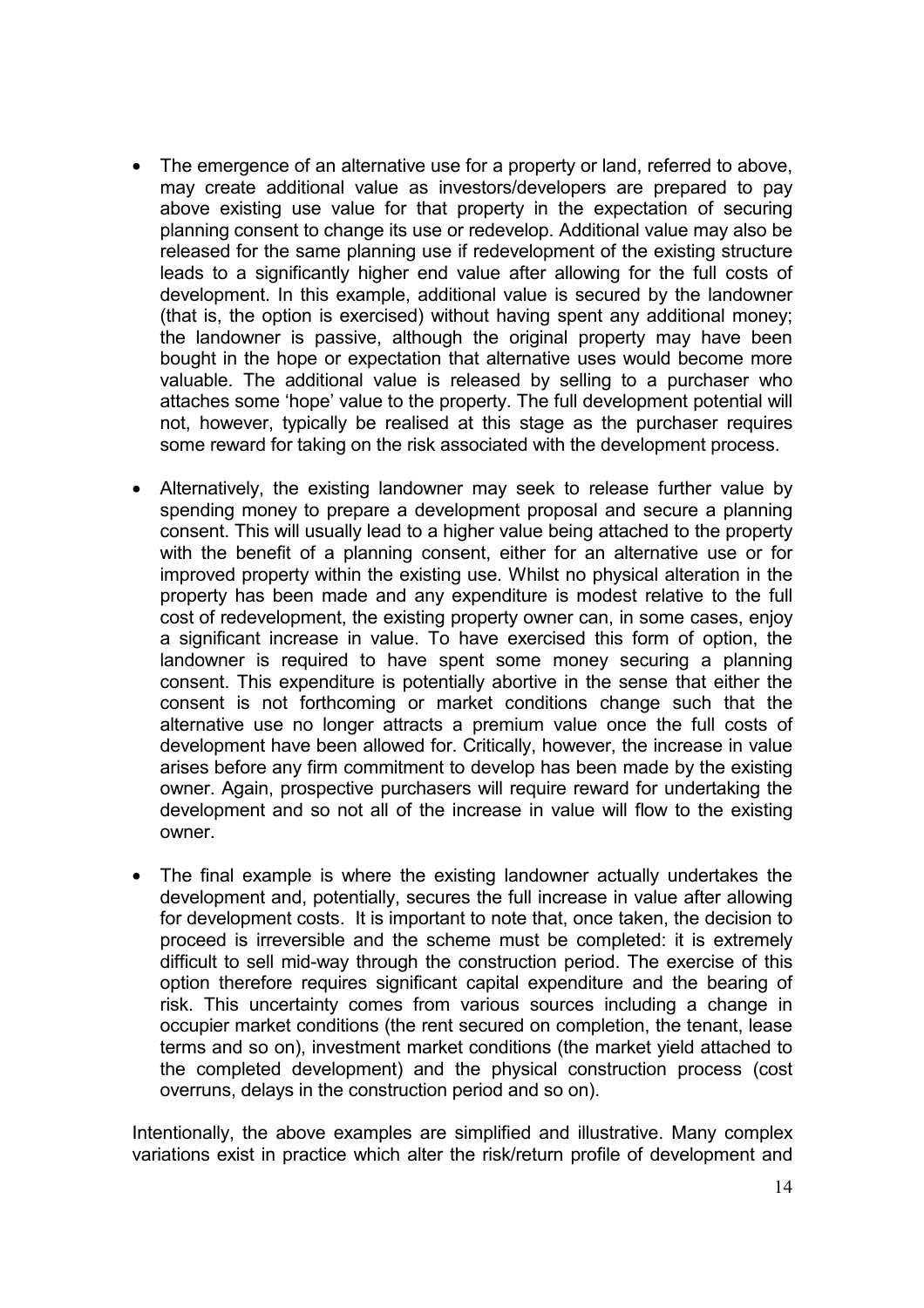the way options associated with development can be exercised which go beyond the scope of this paper.

### **References**

Adams A. T., Booth P. M. & MacGregor B., (2001), *Lease Terms, Option Pricing and the Financial Characteristics of Property*, City University Business School, Real Estate Finance and Investment Research Paper, No. 2001.02, City University, London.

Booth, P. M. & Walsh, D.E.P. (2001a), The application of financial theory to the pricing of upward only rent reviews, *Journal of Property Research*, 18(3).

Booth, P. M. & Walsh, D.E.P. (2001a), An option pricing approach to valuing upward only rent review properties with multiple reviews, to be published in *Insurance: Mathematics & Economics* (also available as City University Business School, Real Estate Finance and Investment Research Paper, no. 2000.03 (2000) at http://www.business.city.ac.uk/pvm/An\_option\_Pricing\_approach.pdf)

Crosby, N., Baum, A. & Murdoch, S. (1993) *Commercial property leases: a critical evaluation of Department of Environment proposals,* Working Papers in European Property, Centre for European Property Research, University of Reading.

Deacon M. & Derry A., (1994), *Deriving Estimates of Inflation Expectations from the Prices of UK Government Bonds,* Bank of England Working Paper Series, No. 23.

French, N (2000), Uncertainty in Property Valuation: the pricing of flexible leases, *Journal of Corporate Real Estate*, Vol. 3, No. 1, pp 17-27.

Gemmill, G, Matysiak G. A & Rodney W. (1998), *Valuing Break Clauses*, report prepared for Jones Lang Wootton, City University Business School.

Hull J. C. (1997), *Options, Futures and Other Derivative Securities (third edition)*, Prentice-Hall International, London.

IPD (2000), *IPD Annual Lease Review*, http://www.propertymall.com/ipdindex/downloads/annleasepr2000.html

Pemberton J. M. (1997), *Equity Option Valuation Made Simple and More Reliable*, Staple Inn Actuarial Society, London.

Ward C. W. R. & French N. S. (1997), The Valuation of Upward Only Rent Reviews: an Option-Pricing Model, *Journal of Property Valuation and Investment*, Vol. 15, pp 171-182.